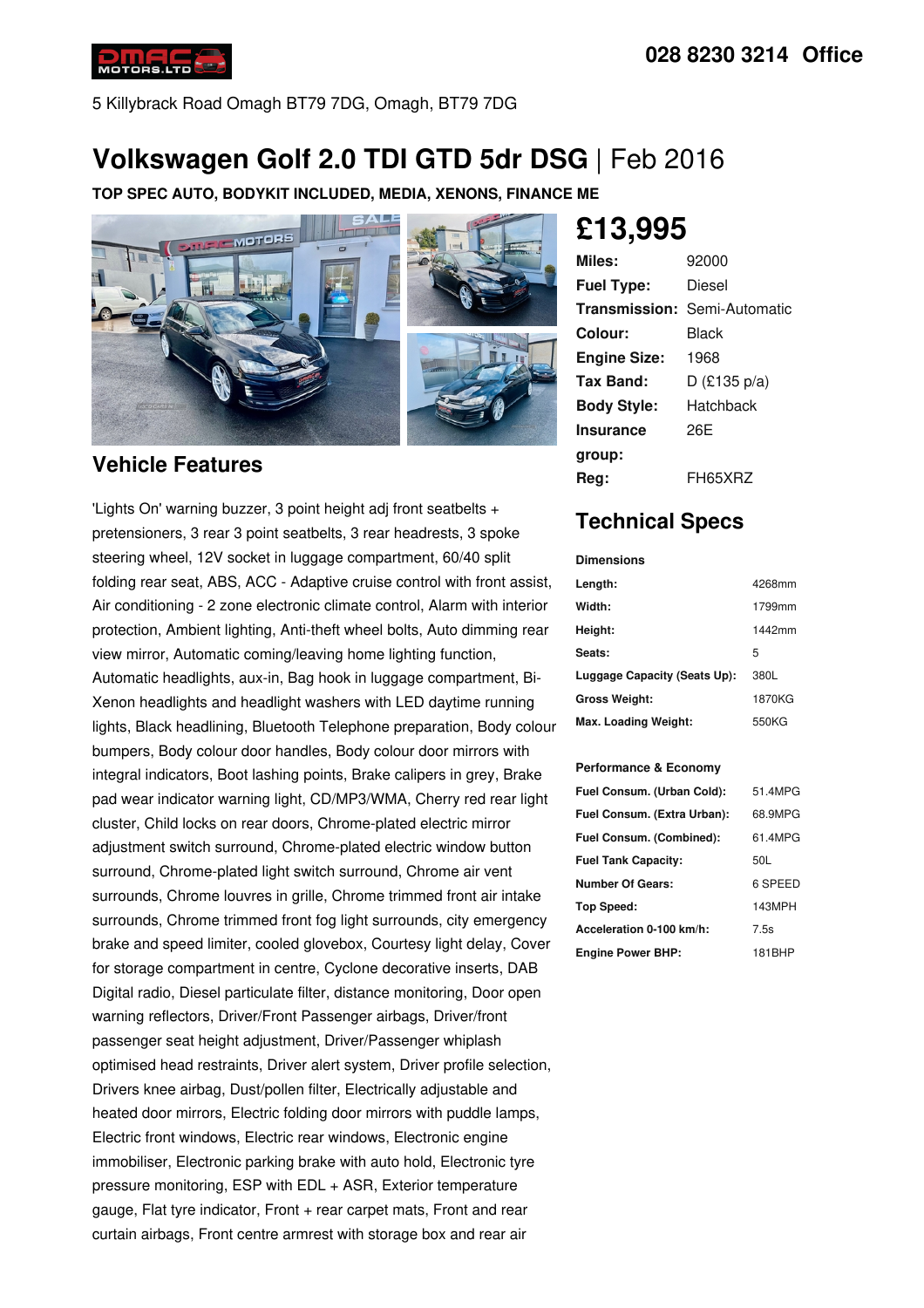vents, Front footwell illumination, Front passenger airbag deactivation, Front reading lights, Front seat back storage pockets, Front side airbags, Fuel cut off safety device, Gearshift paddles, Gloss black decorative inserts in centre console, Grab handles, HBA (Hydraulic Brake Assist), Heated rear windscreen, Heat insulated tinted glass 65% light absorbing from B pillar back, Height/reach adjust steering wheel, height adjustable and removable, Honeycomb radiator grille black, illuminated, Illuminated door sills, Illuminated vanity mirrors, Instrument cluster in white, Isofix preparation for 2 rear child seats, LED front fog lights, LED rear lights, LED rear number plate lights, Load through provision, Lockable, Lowered sports suspension, Luggage compartment cover, Luggage compartment lighting, MDI with USB/iPod connection cables, Multifunction computer, Multi function display colour screen, Multifunction leather steering wheel with leather gear knob/handbrake grip, Passenger underseat drawer, Pre crash system, Progressive power assisted steering, Rain sensor, Range adjustable headlights, Rear centre armrest with 2 cupholders, Rear cupholder, Rear diffuser, Rear reading lights, Rear roof spoiler, Rear windscreen washer and wiper with interval delay, Remote central locking with 2 remote folding keys, Removable armrests, Rev counter, Reverse activated kerb-view adjustment on passenger's door mirror, Stainless steel pedals, Steel space saver spare wheel, Storage box in luggage compartment, Storage compartment in roof console with cover, Storage compartments in doors, Trip and service interval display, Twin chrome exhaust tailpipes, Ultrasonic front and rear optical and audible parking sensors, USB and SD card reader, Variable boot floor, Warning buzzer and light for front seatbelts unfastened, Warning triangle and first aid kit holder, White adjustable panel illumination, Windscreen wipers/ intermittent wipe + 4 position delay

### **Vehicle Description**

2016 TOP SPEC GTD, AUTO, HEATED SEATS, NEW EXTRA BODYKIT INCLUDED!!, XENONS, MEDIA, £64 PER WEEK, TOP SPEC

>>2016 Vw Golf 2.0 Tdi Gtd Dsg Auto 184Bhp Top Spec<<

FINANCE FROM ONLY: EXAMPLE £64 Per Week, 60 months £2995 Deposit (Zero Deposit Options Available) EXCLUDES OPTIONAL ADD ONS

- \*First reg: 19/02/2016 \*92k with service history \*Full years mot will be supplied \*Diesel, Auto \*Vw media system \*Xenon headlight pack
- \*Front and rear parking sensors